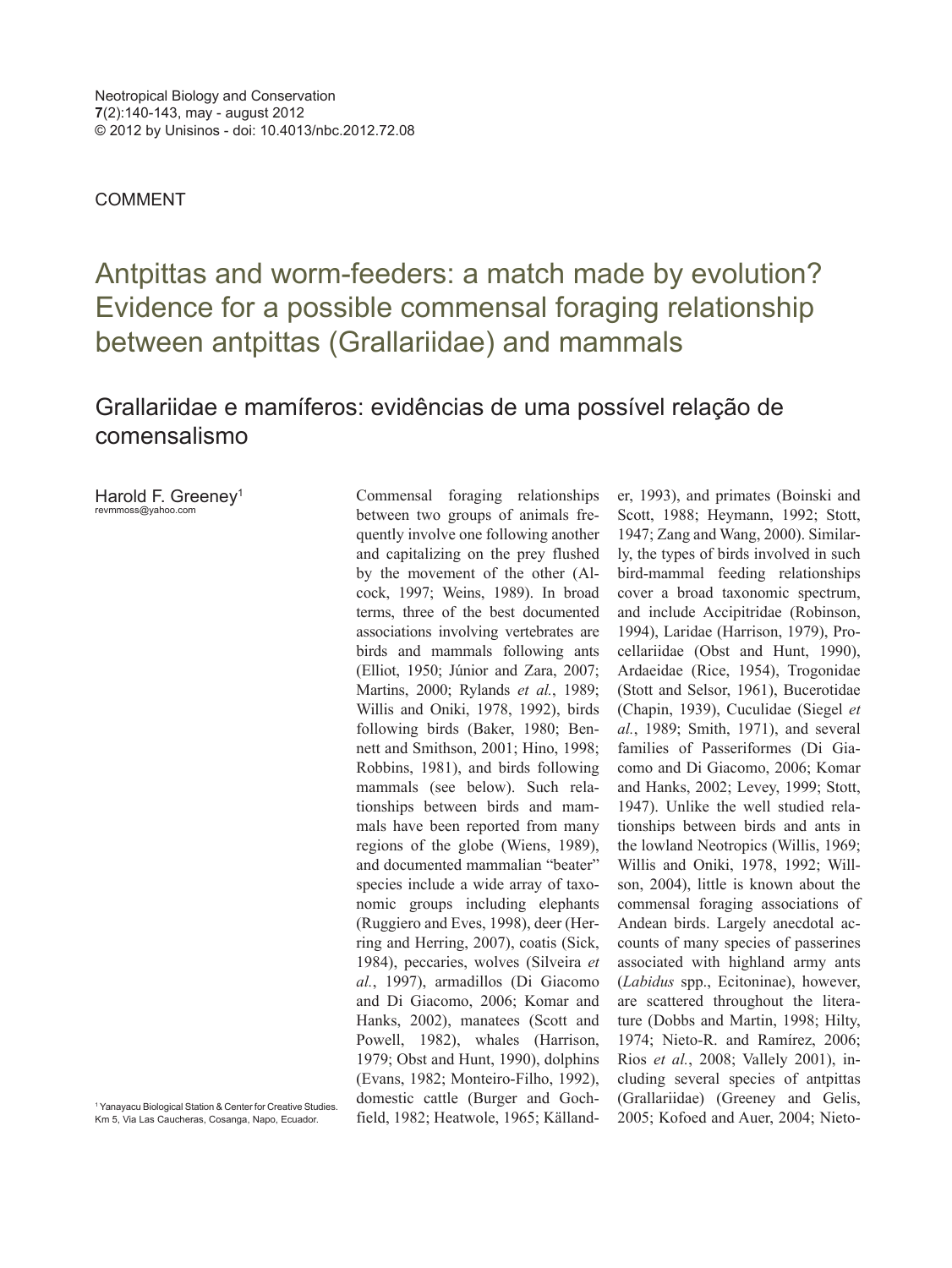R. and Ramírez, 2006). Here, I present observations of Andean antpittas, which suggest that they may, at least on a facultative basis, partake in commensal foraging associations with mammals. This putative association, in turn, may help explain the success of recently implemented antpitta feeding stations which have reached widespread use in the tourist industry.

My observations of antpitta behavior were made during the course of field work throughout Ecuador over the past 12 years. I made most observations at Cabañas San Isidro and the adjacent Yanayacu Biological Station (00°36'S, 77°53'W) in the northeastern Andes, and at the Tapichalaca Biological Reserve (04º30'S, 79º10'W) in Ecuador's extreme southeastern Andes. I also include unpublished observations provided by several other field workers in Ecuador and Colombia.

Antpittas are among the most elusive of neotropical passerines, and their scarcity and retiring manner make them a daunting challenge for the student of birds. Predominantly, haunting montane forests, antpittas occur through the Neotropics and reach their peak diversity in the Andes of South America. Antpittas forage predominantly on (*Grallaria, Hylopezus, Myrmothera*), or near (*Grallaricula*), the ground (Krabbe and Schulenberg, 2003). In recent years, due to the prize that a sighting of these birds represents in the tourist industry, the practice of calling-in and feeding antpittas via the creation of "worm-feeders" has become wide-spread in Ecuador and Colombia (Woods *et al.*, 2011). This involves establishing a location where worms are regularly provided to antpittas and/or may be foraged for in enriched compost. At most localities where I have witnessed this phenomenon, antpittas are called in through whistles, calls, or other coaxing and, with time, are frequently tame enough to take food from human hands. That these largely terrestrial birds frequently forage on worms, often feeding them to their nestlings (Greeney *et*  *al.*, 2008), comes as no surprise. What seems more surprising, however, is how readily they respond to the stimulus of human presence, vocalization, and movement at feeding stations. Many other wild birds are commonly brought in by feeding stations of various types. The common static feeders, however, are not accompanied by obvious (to birds) presence of humans. The following observations of behavior exhibited by Andean antpittas suggest a possible explanation.

Though allied with obligate followers of army ants (i.e., some species of Thamnophilidae; *sensu* Remsen *et al.*, 2011), antpittas are thought to only opportunistically join mixed-species foraging assemblages at ant swarms. Relatively few species have been reported foraging at ant swarms (Greeney and Gelis, 2005; Kofoed and Auer, 2004; Nieto-R. and Ramírez, 2006). These records, along with my own observations and those kindly provided by Eliot T. Miller, however, suggest that most species of antpittas will opportunistically follow montane ant swarms. Between Miller and myself we have recorded Chestnut-crowned Antpitta  $(n = 2)$ , White-bellied Antpitta  $(n = 2)$ , Chestnut-naped Antpitta  $(n = 5)$ , and Jocotoco Antpitta ( $n = 4$ ) in attendance at army ant swarms. I have also observed several species of *Grallaricula* antpittas associating with ants, including Slate-crowned Antpitta (*G. nana*; n = 6) and Ochre-breasted Antpitta (*G. flavirostris*; n = 2). The frequency of these observations, especially given the difficulty with which antpittas are observed in the wild, suggests that antpittas may associate with ant swarms more frequently than is reported in the literature, and that the behavior is wide-spread within the family.

Perhaps, surprisingly, other than in situations as described above, I have had my best looks at antpittas while crashing through dense understory vegetation in search of their nests. I first noticed "following behavior" in a Chestnut-crowned Antpitta while I was moving noisily through *Chusquea* bamboo at Yanayacu in 2001. During a brief pause, I noticed a single adult perched several meters away on a low branch. Apart from an occasional flicking of its wings, it appeared unperturbed by my presence. After moving another 20 m, I paused again. Within moments an adult antpitta appeared and observed me as before. This continued for more than 30 min., covering perhaps 100 m of dense bamboo. I was not followed after emerging from the bamboo. In subsequent years I have had similar experiences with Chestnut-naped Antpitta  $(n = 1)$ , White-bellied Antpitta  $(n = 1)$ , Rufous Antpitta (n = 2), Watkins's Antitta (*G. watkinsi*; n = 4), Jocotoco Antpitta (n  $= 6$ ), and twice more with Chestnutcrowned Antpitta. To the best of my knowledge, in all cases, I was not near their nest at the time. Given the natural ability of antpittas to remain hidden, in concert with my own focus on making a hole through the vegetation, it seems likely that I have been followed through the undergrowth more often than I am aware. Jose Maria Loaiza B. related a similar experience whereby he has been followed by Scaled Antpitta (*G. guatimalensis*) and Ochre-breasted Antpitta. He observed both species coming to forage at leaf litter he had disturbed, following him for some distance to repeatedly capture prey from the areas of overturned soil and leaves. Though this is the only other report of such behavior in antpittas that I am aware of, it seems likely that it may often go unnoticed or unreported. In addition to my observations above, I have had similar experiences of being followed by two *Grallaricula* antpittas, Slate-crowned (n = 4) and Peruvian (*G. peruviana*; n  $= 2$ ). In addition to these observations under natural conditions, during the construction of trails near Yanayacu, I frequently witness Chestnut-crowned, White-bellied, and Giant Antpittas spending long periods of time foraging in the recently disturbed earth, often only a few meters from those working on the trail.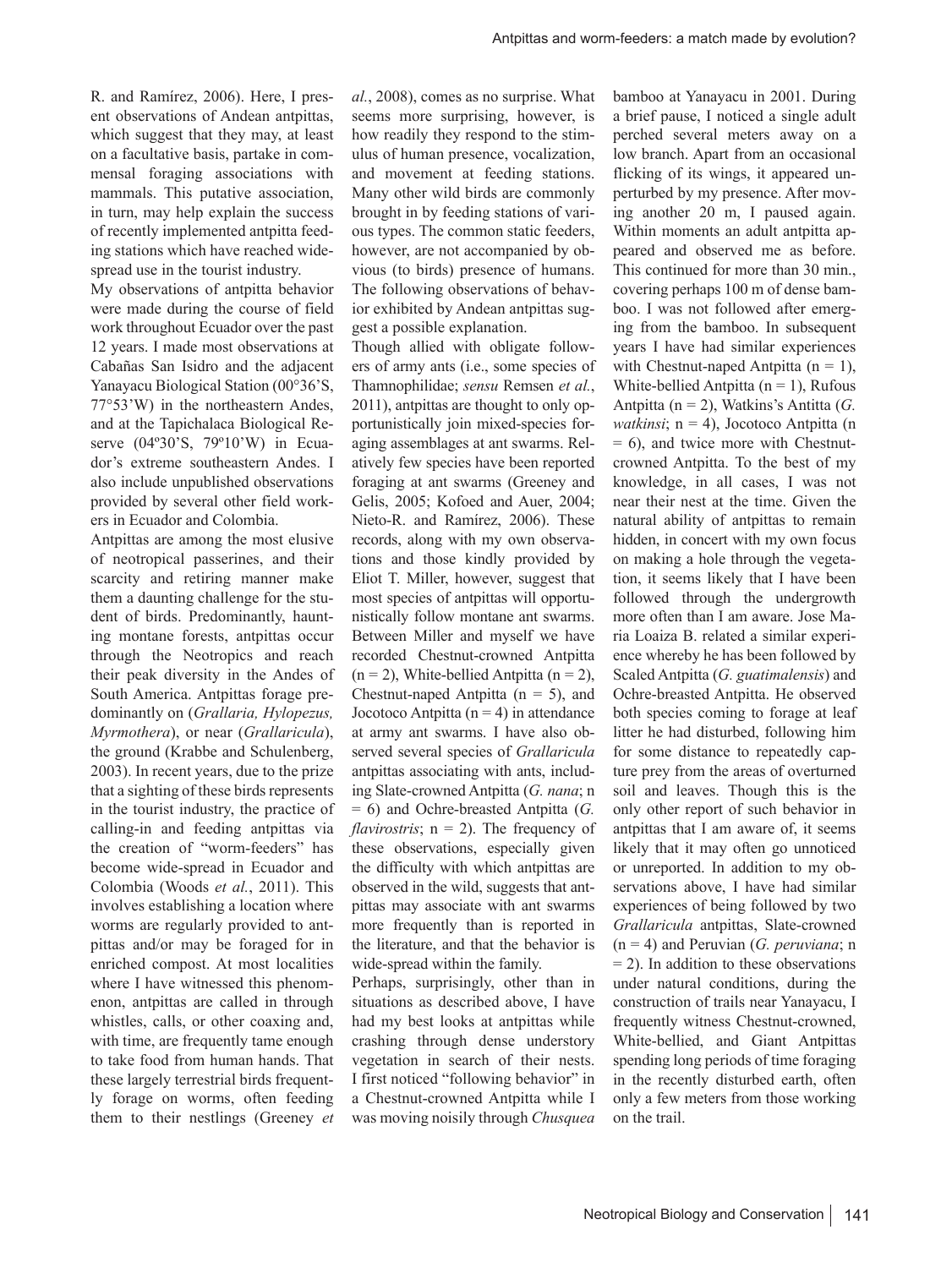Most species of antpittas occur sympatrically with a range of large mammals. Other than large cats, montane mammalian predators (which might pose a threat if followed) are generally small (e.g., Mustellidae) and would not likely be profitable "beaters." Large herbivores, however, are diverse, and include agoutis, pacas, deer, tapirs, and bears (Eisenberg *et al.*, 1999; Jarrín-V., 2001; Tirira, 1999), of which the latter two often create considerable noise and physical disturbance to their surroundings (pers. obs.). Thus, the attraction of antpittas to large, noisy mammals may not be maladaptive. In fact, given their potential phylogenetic predisposition to following army ant swarms, along with their apparent curiosity and occasional boldness around humans, I suggest that a natural foraging technique of antpittas is to follow in the wake of large mammals and capitalize on prey items exposed by their foraging. In my experience, bears are particularly destructive as they tear apart bromeliads and logs, but most other montane herbivores also forage by pawing through and disrupting leaf litter (Emmons and Feer, 1997; Jarrín-V., 2001). Given this possibly natural means of foraging by antpittas, I suggest that they have an innate propensity to be attracted to human activity and are thus easily trained to respond to non-subtle cues (i.e. vocalizations, movements of tourist groups) indicating sources of food provided by humans. While the effects of worm feeders on antpitta biology are unstudied, it seems that perhaps feeding stations may mesh more naturally with antpitta natural history than is at first obvious. Thus, despite the fear of some that worm-feeder tourism may have negative impact on the many species of threatened antpittas (BirdLife International, 2009), this seems unlikely to me. While the foraging behavior and prey selection of the smaller, less terrestrial *Grallaricula* diverges from that of *Grallaria* antpittas, I suggest they may adopt a similar forag-

ing strategy. Their apparent scarcity at feeding stations is likely a reflection of a difference in prey choice, and their relatively reduced experience with worms as food.

Commensal foraging relationships involving birds as "follower" species are common and wide-spread geographically and taxonomically (see introduction). Reports of birds following humans, potentially for the same reasons, however, are few (e.g., Skutch, 1969); though some species are known to follow gorillas (Ruggiero and Eves, 1998). The array of taxonomic associations found to date, however, suggest that many species may, at least opportunistically, follow any organism which is flushing prey within its natural habitat. The dearth of information on the natural history of antpittas in general is a reflection of their shy and elusive habits (Greeney *et al.*, 2008), and I suggest that the association between antpittas and large mammals has not been previously documented only due to the difficulty of observing both antpittas and large Andean mammals. Though this presents a challenge, it is likely that any student of neotropical biology will be highly rewarded by studying and documenting this potential interaction.

## **References**

ALCOCK, J. 1997. *Animal behavior: an evolutionary approach*. Sunderland, Maryland, Sinauer Associates, 547 p.

BAKER, B.W. 1980. Commensal foraging of Scissor-tailed Flycatchers with Rio Grande Turkey. *Wilson Bulletin* **92**:248.

BENNETT, J.; SMITHSON, W.S. 2001. Feeding associations between Snowy Egrets and Red-breasted Mergansers. *Waterbirds,* **24**:125- 128. http://dx.doi.org/10.2307/1522252

BIRDLIFE INTERNATIONAL. 2009. Jocotoco Antpitta – BirdLife species factsheet. Available at http://www.birdlife.org/datazone/ species/index.html. Accessed on: 2011/09/22. BOINSKI, S.; SCOTT, P.E. 1988. Association of birds with monkeys in Costa Rica. *Biotro-*

*pica,* **20**:136-143.

http://dx.doi.org/10.2307/2388186 BURGER, J.; GOCHFIELD, M. 1982. Host selections as an adaptation to host-dependent foraging success in the Cattle Egret (*Bubulcus ibis*). *Behavior,* **79**:212-229.

## http://dx.doi.org/10.1163/156853982X00265

CHAPIN, J.P. 1939. *The birds of the Belgian Congo, part 2*. New York, The American Museum of Natural History, 632 p. (Bulletin of the American Museum of Natural History 75). DOBBS, R.C.; MARTIN, P.R. 1998. Migrant bird participation at an army ant swarm in montane Jalisco, Mexico. *Wilson Bulletin,* **110**:293-295. EISENBERG, J.E.; REDFORD, K.H.; REID, F.A. 1999. *Mammals of the Neotropics, Volume 3*. Chicago, Illinois, Chicago University Press, 644 p.

ELLIOTT, H.F.I. 1950. Driver-ants and the breeding seasons of birds. *Ibis,* **92**:320-321.

EMMONS, L.H.; FEER, F. 1997. *Neotropical rainforest mammals, a field guide*. Chicago, University of Chicago Press, 281 p.

EVANS, P.G.H. 1982. Associations between seabirds and cetaceansa: review. *Mammalogy Review,* **12**:187-206.

http://dx.doi.org/10.1111/j.1365-2907.1982.tb00015.x DI GIACOMO, A.S.; DI GIACOMO, A.G. 2006. Observations of Strange-tailed Tyrants (*Alectrurus risora*) and other grassland birds following army ants and armadillos. *Journal of Field Ornithology,* **77**:266-268.

http://dx.doi.org/10.1111/j.1557-9263.2006.00052.x

GREENEY, H.F.; DOBBS, R.C.; MARTIN, P.R.; GELIS, R.A. 2008. The breeding biology of *Grallaria* and *Grallaricula* antpittas. *Journal of Field Ornithology,* **79**:113-129.

http://dx.doi.org/10.1111/j.1557-9263.2008.00153.x

GREENEY, H.F.; GELIS, R.A. 2005. Juvenile plumage and vocalization of the Jocotoco Antpitta *Grallaria ridgelyi*. *Cotinga,* **23**:79-81.

HARRISON, C.S. 1979. The association of Marine birds and feeding Gray Whales. *Condor,* **81**:93-95. http://dx.doi.org/10.2307/1367866

HEATWOLE, H. 1965. Some aspects of the association of Cattle egrets with cattle. *Animal Behaviour,* **13**:79-83.

http://dx.doi.org/10.1016/0003-3472(65)90075-8

HERRING, G.; HERRING, H.K. 2007. Commensal feeding of Great Egrets with Blacktailed Deer. *Western Birds,* **38**:299-302.

HEYMANN, E.W. 1992. Associations of tamarins (*Saguinas mystax* and *Saguinas fuscicollis*) and Double-toothed Kites (*Harpagus bidentatus*) in Peruvian Amazonia. *Folia Primatologica,* **59**:51-55.

http://dx.doi.org/10.1159/000156642

HILTY, S.L.1974. Notes on birds at swarms of army ants in the highlands of Colombia. *Wilson Bulletin,* **86**:479-481.

HINO, 1998. Mutualistic and commensal organization of avian mixed-species foraging flocks in a forest of western Madagascar. *Journal of Avian Biology,* **29**:17-24.

http://dx.doi.org/10.2307/3677336

JARRÍN-V., P. 2001. *Mamíferos en la niebla: Otonga, un bosque nublado del Ecuador*. Quito, Ecuador, Imprenta Mariscal, 244 p.

JÚNIOR, T.A. de M.; ZARA, F.J. 2007. Blacktufted-ear Marmoset *Callithrix penicillata* (Pramates: Callitrichidae) following the army ant